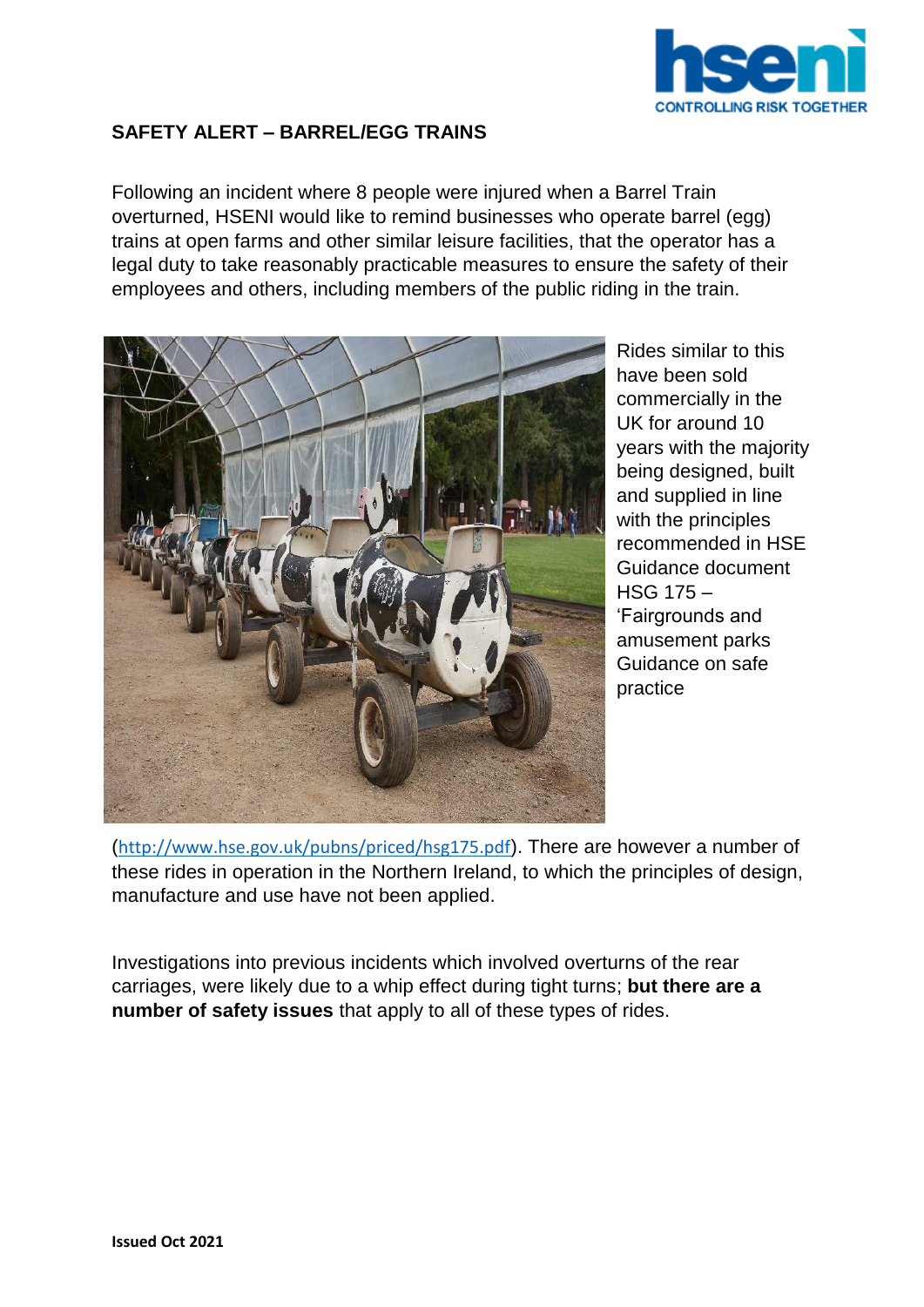## **Ride controllers, suppliers, should be aware of the following issues:**

**1.** This ride fits the definition of fairground equipment as defined in the Health & Safety at Work (NI) Order, (1978) and should be subject to an annual inspection by a competent person. There is no expectation that this will necessarily be by an ADIPS registered examiner but the inspector should be competent. *See HSG 175 for further details of the ADIPS scheme.* 

**2.** Manufacturers of these rides should design and construct them to the standards required by BS EN 13814 'Fairground and Amusement Park machinery and structures –Safety'. As part of this they should supply instructions to the purchaser including information regarding loading, safe use, maintenance and operation.

**3.** Some of the trains have as many as 12 carriages which, when laden, constitutes a considerable weight. The controller should ensure that the manufacturer's recommendations regarding the unbraked towing weight of the towing vehicle is not exceeded. This may mean that the train operates with fewer carriages if a light tractor or quad bike is used. Some small tractors and quad bikes are not designed for towing and should not be used. Towing vehicles should have serviceable brakes which are capable of safely stopping the train when it is fully loaded.

**4.** The maximum speed at which the train is run should be in accordance with the manufacturer's recommendations. This speed should be reduced considerably during turns or when negotiating slopes. The vehicles used for towing may not be fitted with a speedometer when bought so other methods of speed control, such as defined gear selection may be required.

**5.** Passengers should be assessed for their suitability for the ride. Those who are too small, or too big, or are unlikely to remain seated or may become frightened or distressed during the ride should be excluded.

**6.** Only one person or child should be allowed to ride in each car unless it is specifically designed to carry more than one passenger. No sitting on laps.

**7.** Passengers should be capable of being observed at all times. This cannot effectively be undertaken by the driver who should be looking forward. Controllers may decide to operate with a 'Conductor' riding in the back car and if this option is taken up they should ensure the car is suitable for that purpose. Alternatively, if the operating speed of the train is low, an observer may be able to walk alongside the carriages. The Conductor or observer should not be a member of the public, should be trained to know what to do if passengers are behaving incorrectly and should be able to communicate effectively with the driver.